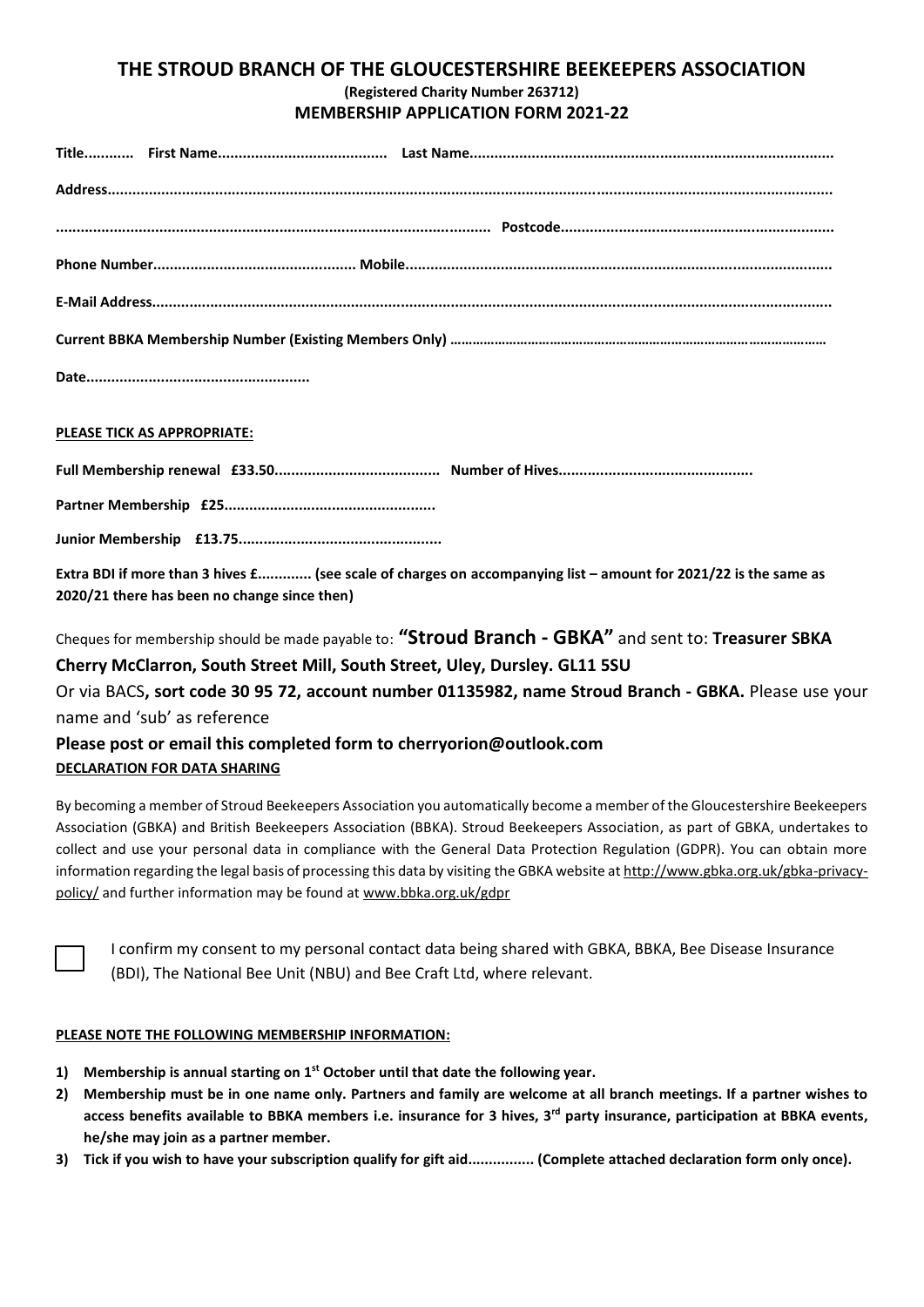#### **BDI SCHEME A CERTIFICATE READY RECKONER**

| <b>Total Number</b>     | Additional | Basic BDI            | <b>BDI Premium for</b>     |  |
|-------------------------|------------|----------------------|----------------------------|--|
| of Colonies             | Colonies   | Subscription         | <b>Additional Colonies</b> |  |
|                         |            | (included with subs) |                            |  |
| 1                       | 0          | £2.00                | £0.00                      |  |
| $\overline{\mathbf{c}}$ | 0          | £2.00                | £0.00                      |  |
| 3                       | 0          | £2.00                | £0.00                      |  |
| 4                       | 1          | £2.00                | £2.00                      |  |
| 5                       | 2          | £2.00                | £2.00                      |  |
| 6                       | 3          | £2.00                | £5.25                      |  |
| $\overline{7}$          | 4          | £2.00                | £5.25                      |  |
| 8                       | 5          | £2.00                | £5.25                      |  |
| 9                       | 6          | £2.00                | £5.25                      |  |
| 10                      | 7          | £2.00                | £5.25                      |  |
| 11                      | 8          | £2.00                | £7.75                      |  |
| 12                      | 9          | £2.00                | £7.75                      |  |
| 13                      | 10         | £2.00                | £7.75                      |  |
| 14                      | 11         | £2.00                | £7.75                      |  |
| 15                      | 12         | £2.00                | £7.75                      |  |
| 16                      | 13         | £2.00                | £9.50                      |  |
| 17                      | 14         | £2.00                | £9.50                      |  |
| 18                      | 15         | £2.00                | £9.50                      |  |
| 19                      | 16         | £2.00                | £9.50                      |  |
| 20                      | 17         | £2.00                | £9.50                      |  |
| 21                      | 18         | £2.00                | £11.10                     |  |
| 22                      | 19         | £2.00                | £11.10                     |  |
| 23                      | 20         | £2.00                | £11.10                     |  |
| 24                      | 21         | £2.00                | £11.10                     |  |
| 25                      | 22         | £2.00                | £11.10                     |  |
| 26                      | 23         | £2.00                | £13.60                     |  |
| 27                      | 24         | £2.00                | £13.60                     |  |
| 28                      | 25         | £2.00                | £13.60                     |  |
| 29                      | 26         | £2.00                | £13.60                     |  |
| 30                      | 27         | £2.00                | £13.60                     |  |
| 31                      | 28         | £2.00                | £16.10                     |  |
| 32                      | 29         | £2.00                | £16.10                     |  |
| 33                      | 30         | £2.00                | £16.10                     |  |
| 34                      | 31         | £2.00                | £16.10                     |  |
| 35                      | 32         | £2.00                | £16.10                     |  |
| 36                      | 33         | £2.00                | £18.10                     |  |
| 37                      | 34         | £2.00                | £18.10                     |  |
| 38                      | 35         | £2.00                | £18.10                     |  |
| 39                      | 36         | £2.00                | £18.10                     |  |

It is a requirement of membership of BDI, that every association pays the minimum BDI subscription, which will be £2 for 2015 for all its registered members.

The BDI subscription covers 3 colonies

Associations MUST also collect from each member for the additonal colonies managed.

Using this chart to aid the compilation of the BDI Certificate of Insurance, should also aid your compilation of the Spring and Autumn returns.